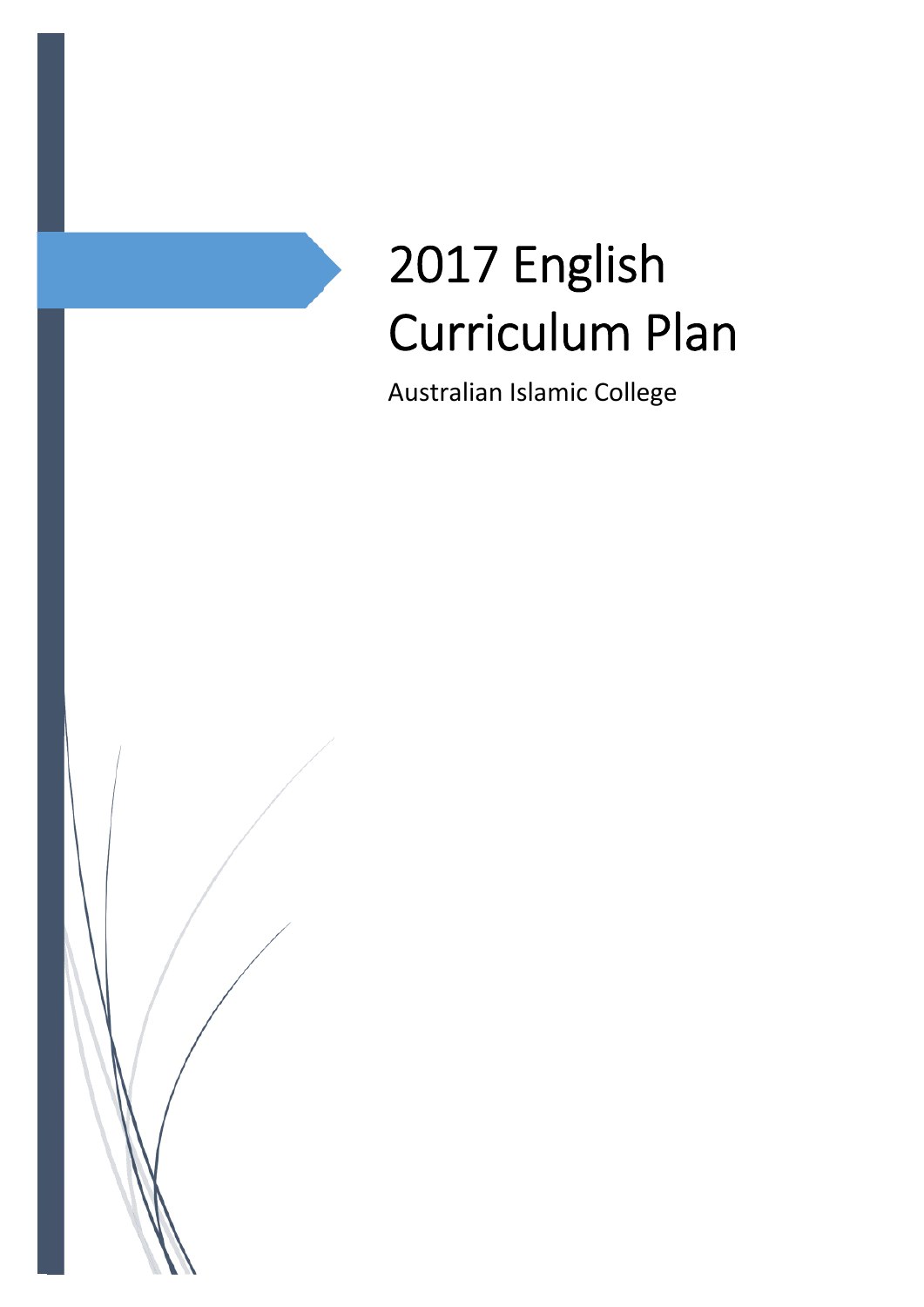#### **Table of Contents**

| 1.    |  |
|-------|--|
| 1.1   |  |
| 1.2   |  |
| 1.3   |  |
| 2.    |  |
| 2.1   |  |
| 2.2   |  |
| 2.3   |  |
| 2.4   |  |
| 2.5   |  |
| 2.6   |  |
| 2.7   |  |
| 2.8   |  |
| 3.    |  |
| 3.1.1 |  |
| 3.1.2 |  |
| 3.3   |  |
| 3.4.1 |  |
| 3.4.2 |  |
| 3.4.3 |  |
| 3.5   |  |
| 3.5.1 |  |
| 3.5.2 |  |
| 3.5.3 |  |
| 3.5.4 |  |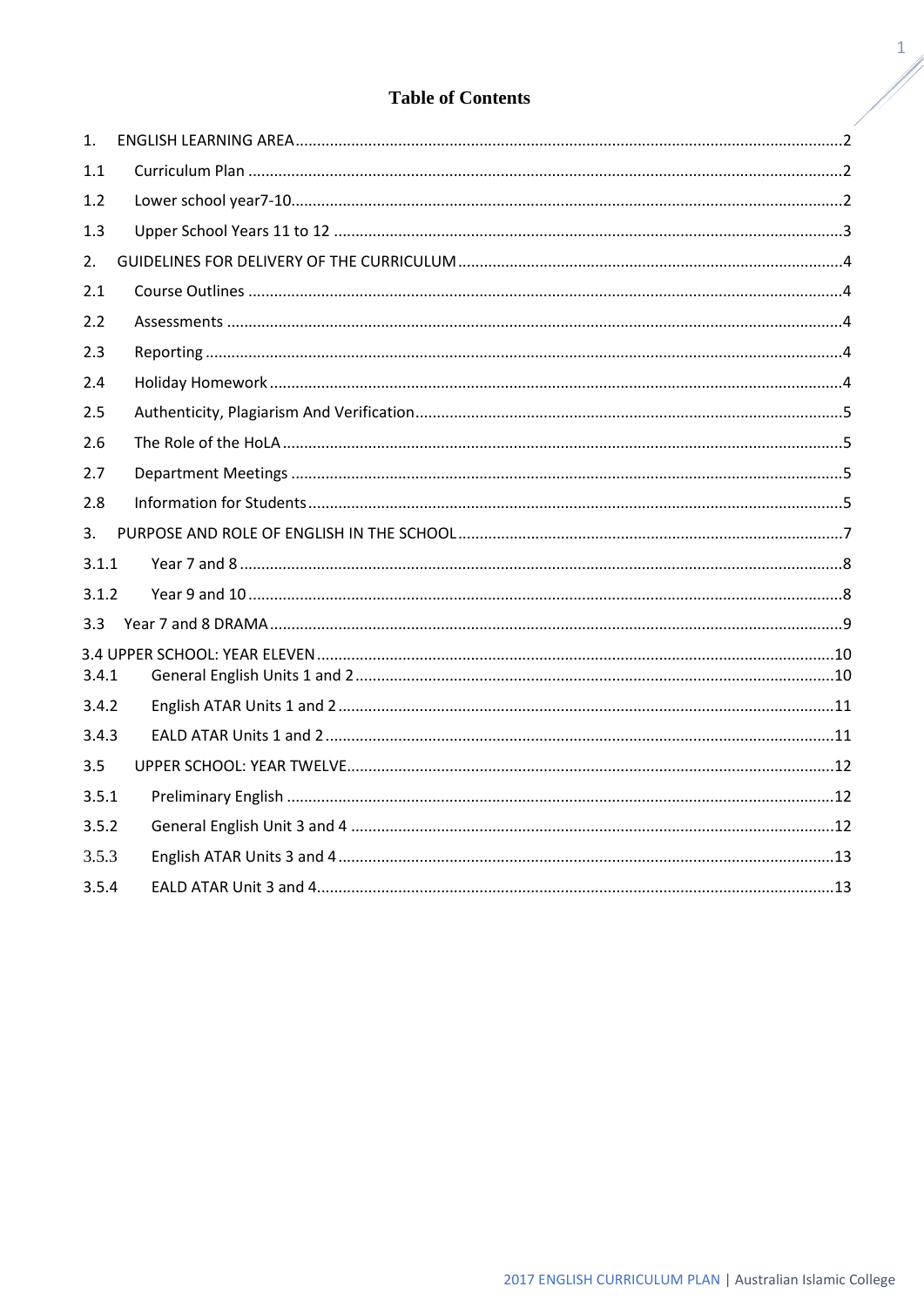## **1. ENGLISH LEARNING AREA**

#### **1.1 Curriculum Plan**

The English Department aims to ensure that all students develop their understanding, knowledge and skills relevant to the principles and policies prescribed in the Western Australian Curriculum and Assessment Outline developed by ACARA and the School Curriculum and Standards Authority in Western Australia, thereby enabling all students to fulfil their potential and contribute positively to society.

The English curriculum is built around the three interrelated strands of Language, Literature and Literacy. Teaching and learning programs balance and integrate all three strands. Together the three strands focus on developing students' knowledge, understanding and skills in listening, reading, viewing, speaking, writing and creating. Learning in English builds on concepts, skills and processes developed in earlier years, and teachers will revisit, strengthen and develop these as needed.

All lower school English courses provide students with a knowledge and skills base that promote further study and development in Senior School.

## **1.2 Lower school year7-10**

The English learning area offers the following courses to year 7-10 students.

| <b>SUBJECT</b>                                                    | <b>YEAR</b><br><b>GROUP</b> | <b>NO OF</b><br><b>HOURS PER</b><br><b>WEEK</b> |
|-------------------------------------------------------------------|-----------------------------|-------------------------------------------------|
| <b>Mainstream English</b>                                         | $7-10$                      | 5                                               |
| Curriculum modifications made to the course to cater for          |                             |                                                 |
| academically able students.                                       |                             |                                                 |
| <b>Modified English</b> for students who require the course to be | $7-10$                      | 5                                               |
| taught at a slower pace, with fewer concepts covered and          |                             |                                                 |
| modified assessments.                                             |                             |                                                 |
| <b>EAL</b> for students whose English is limited as they have not | $\overline{7}$              | 10                                              |
| been in Australia for long.                                       | 8                           | 5                                               |
| <b>DRAMA</b> for all students to develop their oral speaking and  | $7 - 8$                     |                                                 |
| performance abilities                                             |                             |                                                 |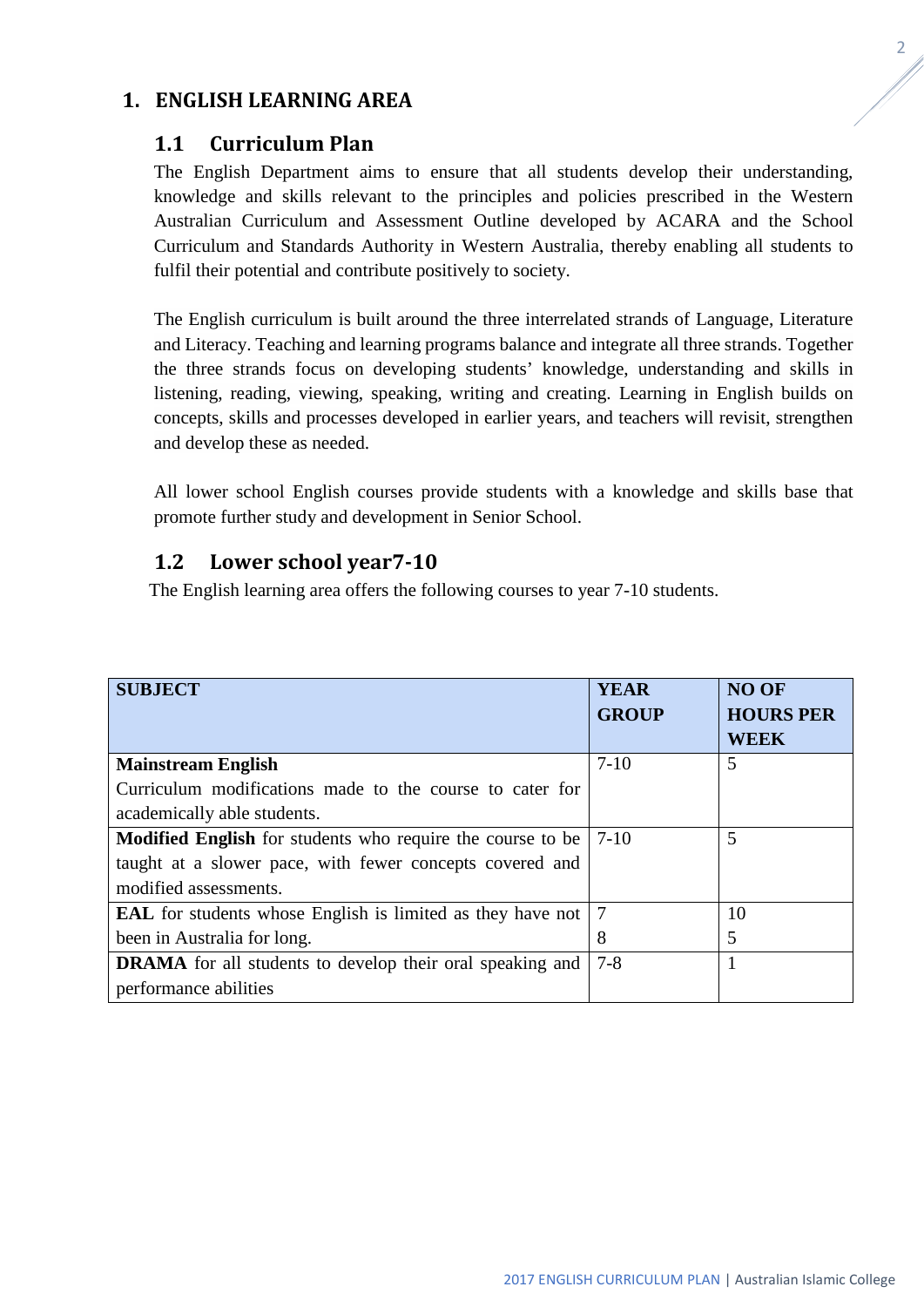# **1.3 Upper School Years 11 to 12**

The English learning area offers the following courses for year 11 to 12 Students.

| <b>SUBJECT</b>                                                        | <b>YEAR</b>  | <b>NO OF HOURS</b> |
|-----------------------------------------------------------------------|--------------|--------------------|
|                                                                       | <b>GROUP</b> | <b>PER WEEK</b>    |
| <b>English Preliminary</b> for students who cannot access the General | 12           | 5                  |
| course and have disability provisions.                                |              |                    |
| English General for students preparing for TAFE and work.             | 11 and 12    | 5                  |
| <b>English ATAR</b> for students preparing for university.            | 11 and 12    | 5                  |
| <b>English as an Additional Language or Dialect (EALD) ATAR</b>       | 11 and 12    | 5                  |
| for students who have been less than 6 years in an English            |              |                    |
| speaking country.                                                     |              |                    |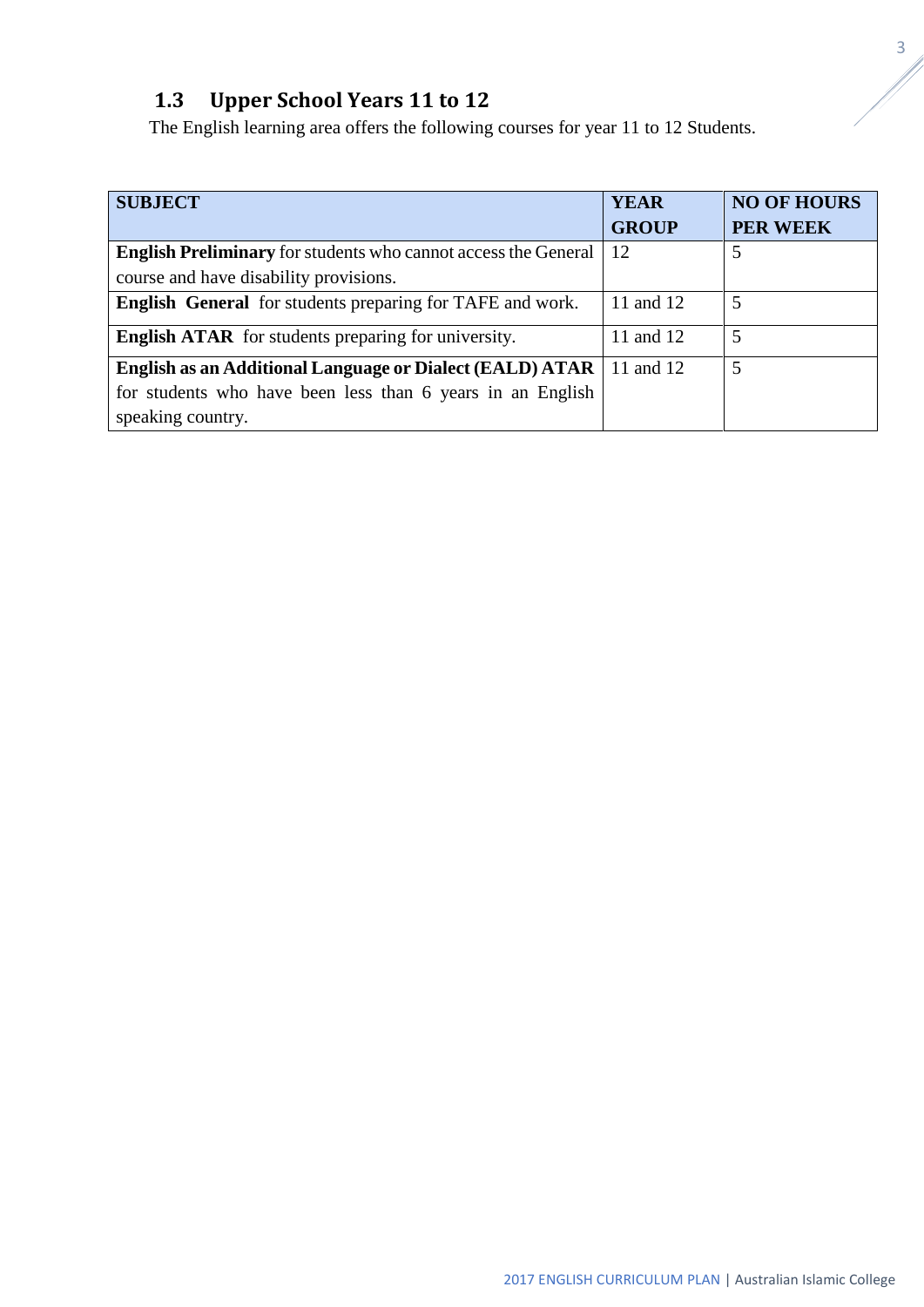## **2. GUIDELINES FOR DELIVERY OF THE CURRICULUM**

#### **2.1 Course Outlines**

Students receive a copy of the relevant Course Outline within the first week of the new academic year. Courses are semester based for years  $7 - 10$  and year based for years  $11 -$ 12. Courses in lower school are mapped to the Western Australian Curriculum and Assessment Outline and are modified to provide support or extension to reflect the needs of individual students. Senior school courses have been developed from the Syllabus documents published by SCSA.

All courses have a Teaching Programme separate to the Student outline that maps the content to the SCSA documents and also records teaching strategies used and resources. All courses also have a Weightings document, which all students receive with their Course Outline.

#### **2.2 Assessments**

In order to moderate results all students in a course sit the same assessment. Task sheets are provided for all tasks that articulate the task, the weighting, the mark the assessment is out of and the unit content the assessment is testing. A Marking Guide is provided for all assessments and these should be followed by staff to ensure consistency and comparability. Consistency and comparability will also be determined by cross-marking student work within a year group. The Dianella and Thornlie campuses will be included in this process for years 7 - 10 eight times a year. In terms of years11 and 12 examinations each section will be marked by one person, but a fourth person will have a random selection of papers from each section and the results of both markers compared.

For further information on assessment please see school assessment policy.

# **2.3 Reporting**

The English Department follows the whole school structure for reporting to parents and external agencies within the community.

Reports are made available every mid-term and end of term. Semester reporting is more detailed and comprehensive.

The report identifies two results that must reported on: Examination result, which is the mid term or end of term result, and the accumulated result.

The school makes use of the 5 point grading system A- E, recommended by SCSA in their reporting policy.

#### **2.4 Holiday Homework**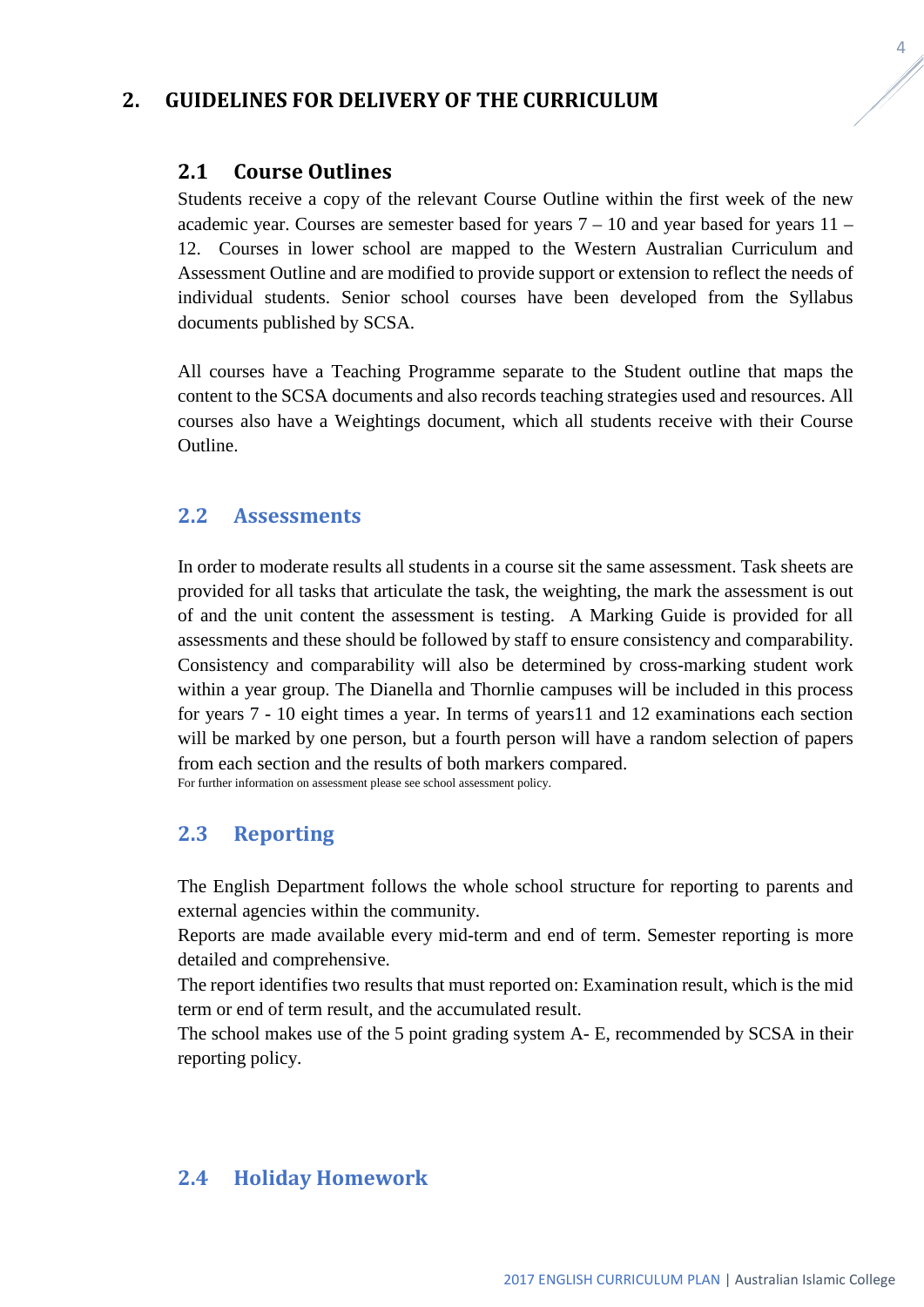Holiday Homework is set at the end of each term. For lower school classes the Holiday Homework is preparation for the coming term this may include reading of the novel assigned, completing activities or research. For upper school class tasks of an appropriately challenging nature are set.

# **2.5 Authenticity, Plagiarism And Verification**

Students are encouraged to make use of a range of sources in preparation for assignments and are expected to acknowledge these sources through in text referencing and correctly set out Reference Lists. Failure to do so is considered plagiarism or collusion

Plagiarism and collusion are serious offences and represent a major obstacle to the development of students' critical and analytical skills neither is in accordance with the ethos of AIC. Teachers who suspect the authenticity of a student's work are entitled to raise the issue with the HoLA, upon which further action may be taken.

# **2.6 The Role of the HoLA**

The HoLA will evaluate and provide support for the teaching staff in the Department. This may take the form of classroom visits to interact with the teaching/learning process and/or to monitor the administrative procedures. Prior to carrying out these tasks, the HoLA will consult with colleagues in order to derive the maximum mutual benefit from this process. Where necessary, follow-up on matters arising from classroom visits will occur through discussion and outcomes integrated into future planning.

# **2.7 Department Meetings**

All English staff must attend all Department meetings that are called by the HoLA. Should teachers be unable to attend, they should provide a valid reason. Course Coordinators are encouraged to convene meetings when it is convenient for teachers to discuss the course, assessments, tests and moderation requirements.

# **2.8 Information for Students**

Students are entitled to be informed of their rights and obligations in connection with their work and the teacher/student partnership.

The following points are among those which need to be considered in this area:

- a) ATTITUDE AND CO-OPERATION Always try to approach tasks cheerfully and maintain a positive outlook. We all strive to please Allah (set) in our daily lives.
- b) BOOKS, MATERIALS AND EQUIPMENT Students are required to be properly equipped at the beginning of each term with the correct books, stationary and equipment.
- c) PROGRAMME, DIARY AND INFO ON DEPT. POLICIES It is the student's responsibility to keep their copy of the Course Outline and Weightings Schedule in their file.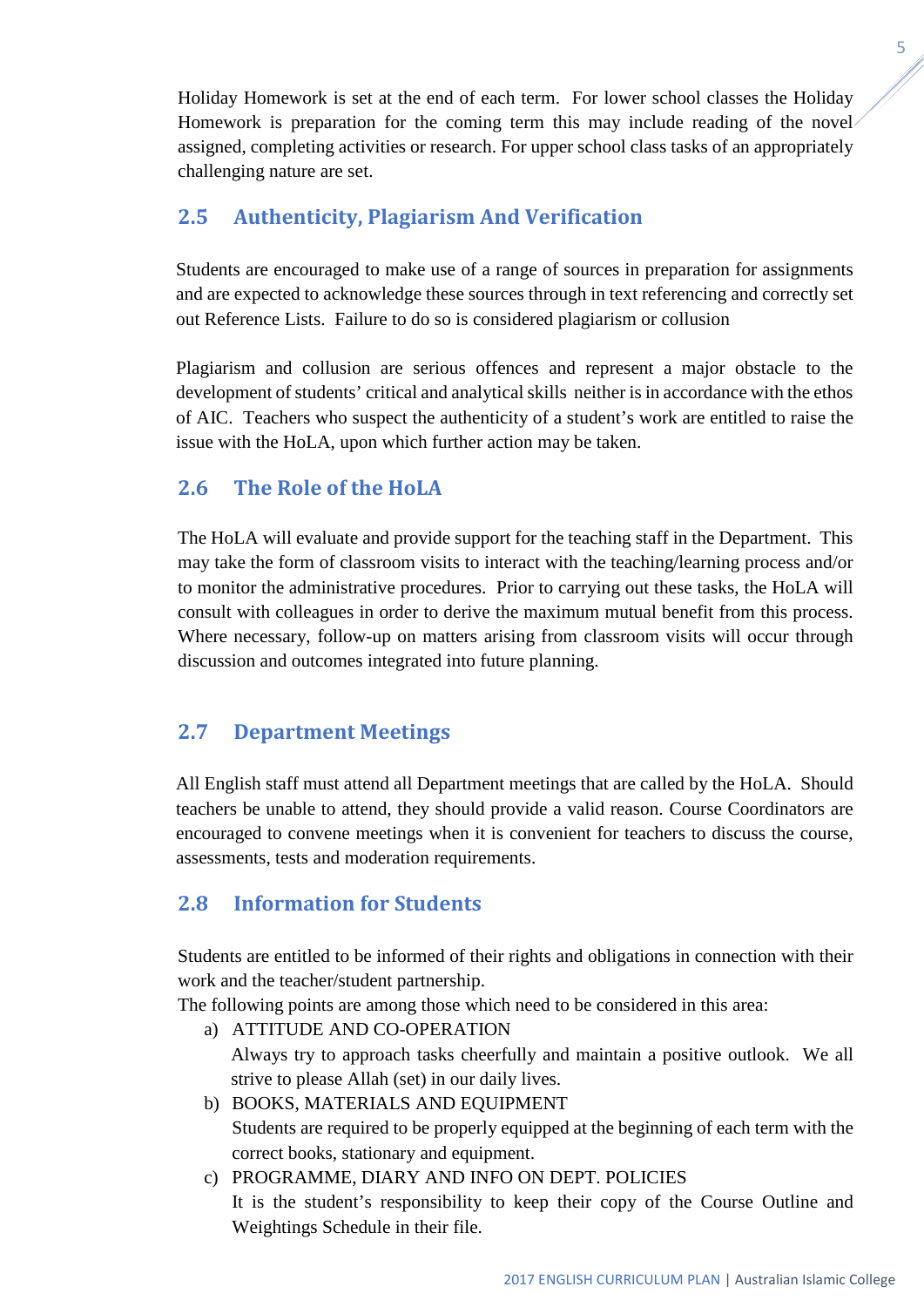# d) DOCUMENT FOLDER, PORTFOLIO WORK A document folder must be provided by the student for marked assessments and the folders are to be stored in the classroom. .

e) MISSED ASSIGNMENTS and ASSESSMENTS Please refer to AIC Assessment Policy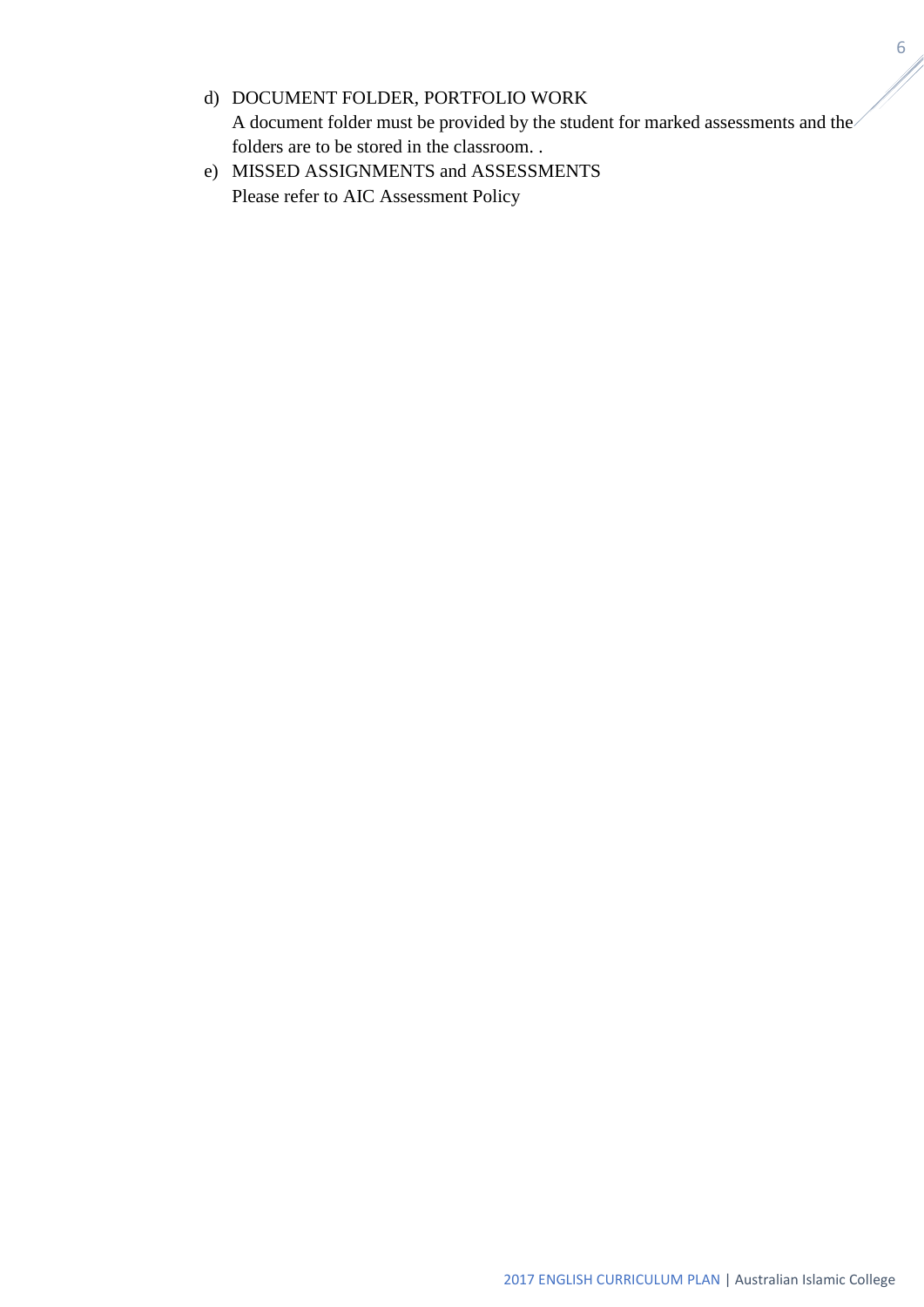## **3. PURPOSE AND ROLE OF ENGLISH IN THE SCHOOL**

Language plays a central role in human life: it provides a vehicle for communication, a tool for thinking, a means of creativity and a source of pleasure. Through language people shape understandings of themselves and their world. An understanding of language and the ability to use it effectively empowers students. It gives them access to knowledge, enables them to play an active part in society and contributes to their personal growth.

In this course students study language through the use of written, visual and oral communication texts. Through the study of these texts, students learn about the English language, how it works and how to use it effectively. The course recognises the diversity of the student population and values and builds on their backgrounds, skills and aspirations and extends the range of language skills and understandings available to them.

Students learn the conventions of English language to communicate ideas, feelings and attitudes and interact with others; to cope with increasingly complex communication demands; to explore and develop ideas, and access an increasing range of knowledge and ways of thinking. These conventions include written conventions ranging from hand writing, spelling, punctuation and grammar through to the more complex conventions of form, genre and register; oral conventions associated with different purposes, contexts and audiences; and conventions associated with the presentation of information, ideas and entertainment in the mass media, new information technologies and literature. Students learn to use these conventions to communicate ideas, feelings and attitudes and interact with others; to cope with increasingly complex communication demands; to explore and develop ideas, and access an increasing range of knowledge and ways of thinking.

While there are standards of English usage that all students should aim for, the English language is not a set of neutral, unchanging and established rules or practices which apply in all situations. Students need to be prepared to meet future challenges and be able to adapt to new demands and situations. This requires a highly developed critical understanding of the nature of language and how it works. In English, students learn that language is a dynamic social process which responds to, and reflects changing social conditions, and that the meaning of any form of communication depends on context, purpose and audience. They learn that the use of English is inextricably involved with English values, beliefs and ways of thinking about themselves and their world. They develop an appreciation of and sensitivity to sociocultural diversity in the use of English and the ability to reflect on, and critically analyse their own use of language and the language of others.

Students learn that in using language they are actively engaged in social processes and the reproduction and/or re-working of social and cultural conventions. They learn about the relationship between language and power and come to understand that well-developed language skills provide them with access to sources of power through knowledge; that the control of language and communication confers power on those in control and disempowers others; that language can be used to influence behaviour; how they use language can influence how others respond to them, and how others behave; and that a knowledge of language and how it works can be used to resist control by others.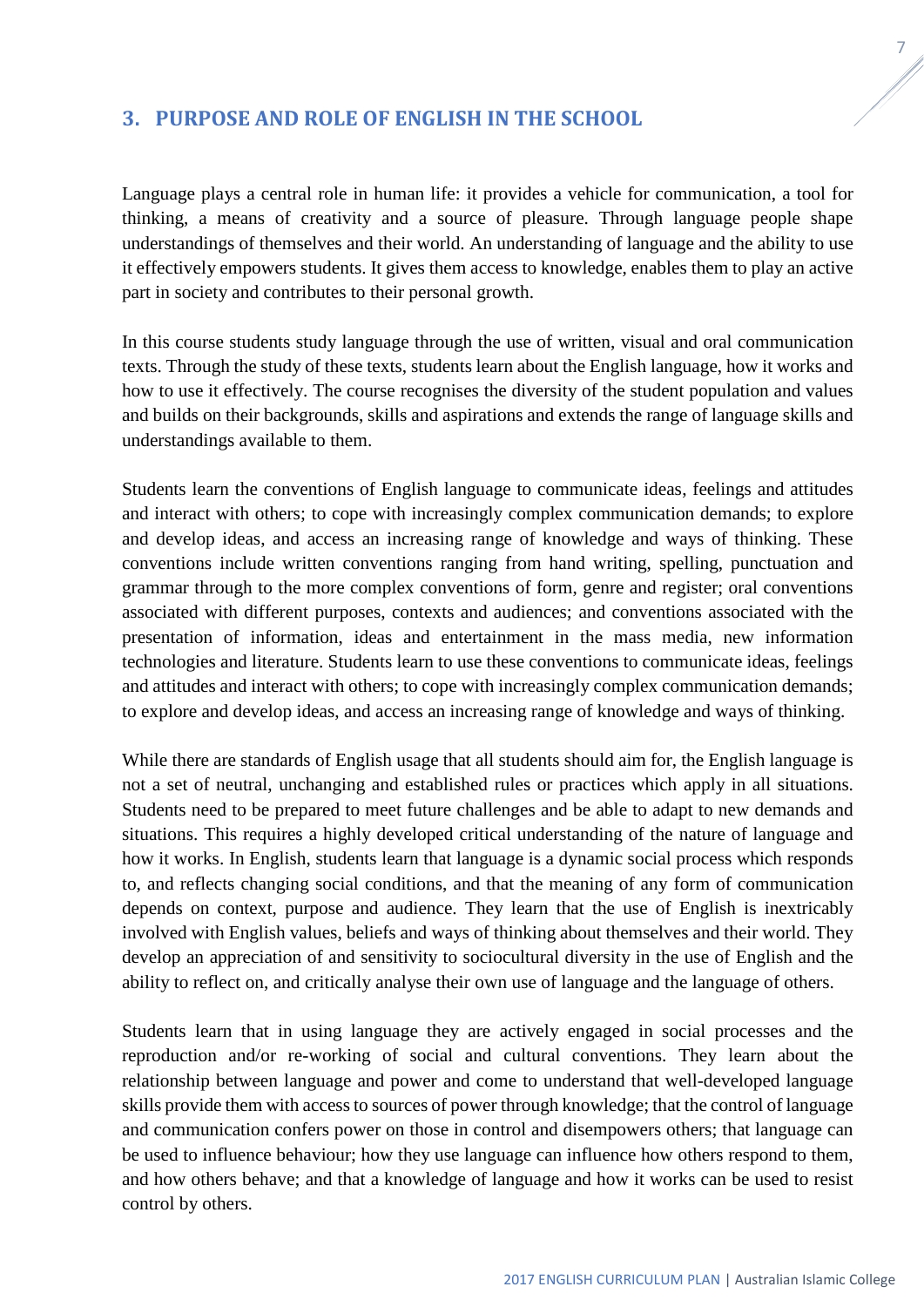In English, students learn how to become competent, reflective, adaptable and critical users of language.

#### **3.1.1 Year 7 and 8**

The English curriculum is built around the three interrelated strands of Language, Literature and Literacy. Teaching and learning programs should balance and integrate all three strands. Together the strands focus on developing students' knowledge, understanding and skills in listening , reading, viewing, speaking, writing and creating. Learning in English builds on concepts, skills and processes developed in earlier years, and teachers will revisit and strengthen these as needed.

In Years 7 and 8, students communicate with peers, teachers, individuals, groups and community members in a range of face-to-face and online/virtual environments. They experience learning in both familiar and unfamiliar contexts that relate to the school curriculum, local community, regional and global contexts. Students engage with a variety of texts for enjoyment. They listen to, read, view, interpret, evaluate and perform a range of spoken, written and multimodal texts in which the primary purpose is aesthetic, as well as texts designed to inform and persuade. These include various types of media texts including newspapers, magazines and digital texts, early adolescent novels, non-fiction, poetry and dramatic performances. Students develop their understanding of how texts, including media texts, are influenced by context, purpose and audience.

The range of literary texts for Foundation to Year 10 comprises Australian literature, including the oral narrative traditions of Aboriginal and Torres Strait Islander peoples, as well as the contemporary literature of these two cultural groups, and classic and contemporary world literature, including texts from and about Asia. Literary texts that support and extend students in Years 7 and 8 as independent readers are drawn from a range of realistic, fantasy, speculative fiction and historical genres and involve some challenging and unpredictable plot sequences and a range of non-stereotypical characters. These texts explore themes of interpersonal relationships and ethical dilemmas within real-world and fictional settings and represent a variety of perspectives.

Informative texts present technical and content information from various sources about specialised topics. Text structures are more complex including chapters, headings and subheadings, tables of contents, indexes and glossaries. Language features include successive complex sentences with embedded clauses, unfamiliar technical vocabulary, figurative and rhetorical language, and information supported by various types of graphics presented in visual form. Students create a range of imaginative, informative and persuasive types of texts, for example narratives, procedures, performances, reports and discussions, and are beginning to create literary analyses and transformations of texts.

#### **3.1.2 Year 9 and 10**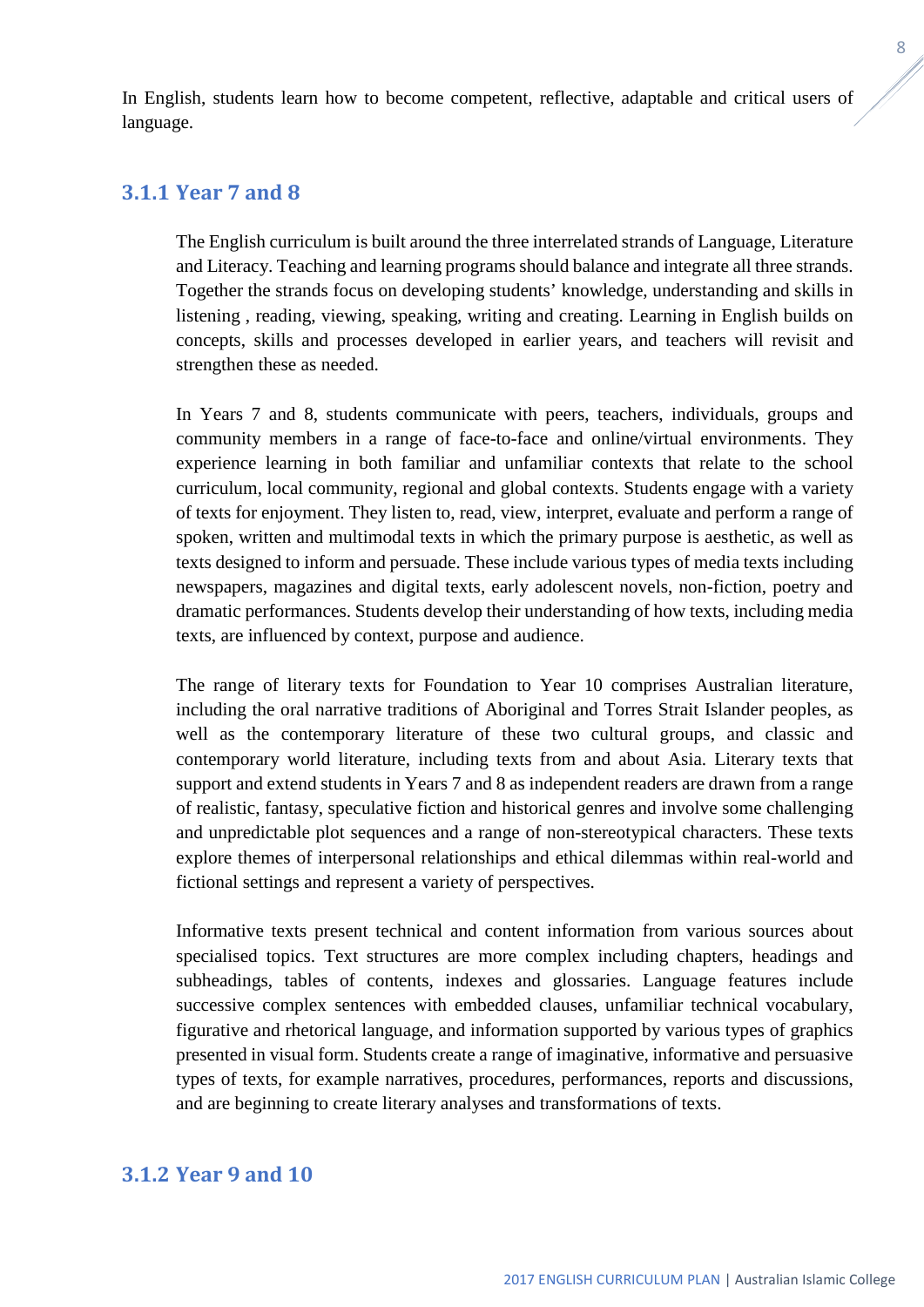The English curriculum is built around the three interrelated strands of Language, Literature and Literacy. Teaching and learning programs should balance and integrate all three strands. Together the strands focus on developing students' knowledge, understanding and skills in listening, reading, viewing, speaking, writing and creating. Learning in English builds on concepts, skills and processes developed in earlier years, and teachers will revisit and strengthen these as needed.

In Years 9 and 10, students interact with peers, teachers, individuals, groups and community members in a range of face-to-face and online/virtual environments. They experience learning in familiar and unfamiliar contexts, including local community, vocational and global contexts. Students engage with a variety of texts for enjoyment. They interpret, create, evaluate, discuss and perform a wide range of literary texts in which the primary purpose is aesthetic, as well as texts designed to inform and persuade. These include various types of media texts, including newspapers, film and digital texts, fiction, non-fiction, poetry, dramatic performances and multimodal texts, with themes and issues involving levels of abstraction, higher order reasoning and intertextuality references. Students develop a critical understanding of the contemporary media, and the differences between media texts.

The range of literary texts for Foundation to Year 10 comprises Australian Literature, including the oral narrative traditions of Aboriginal and Torres Strait Islander peoples, as well as the contemporary literature of these two cultural groups, and classic and contemporary world literature, including texts from and about Asia. Literary texts that support and extend students in Years 9 and 10 as independent readers are drawn from a range of genres and involve complex, challenging and unpredictable plot sequences and hybrid structures that may serve multiple purposes. These texts explore themes of human experience and cultural significance, interpersonal relationships, and ethical and global dilemmas within real-world and fictional settings and represent a variety of perspectives. Informative texts represent a synthesis of technical and abstract information (from credible/verifiable sources) about a wide range of specialised topics.

Text structures are more complex including chapters, headings and subheadings, tables of contents, indexes and glossaries. Language features include successive complex sentences with embedded clauses, a high proportion of unfamiliar and technical vocabulary, figurative and rhetorical language, and dense information supported by various types of graphics presented in visual form. Students create a range of imaginative, informative and persuasive types of texts including narratives, procedures, performances, reports, discussions, literary analyses, transformations of texts and reviews.

## **3.3 Year 7 and 8 DRAMA**

Although Drama falls under the banner of The Arts, English has adopted this subject as it shares many commonalities with oral speaking tasks.

Drama is the expression and exploration of personal, cultural and social worlds through role and situation that engages, entertains and challenges. Students create meaning as drama makers, performers and audiences as they enjoy and analyse their own and others' stories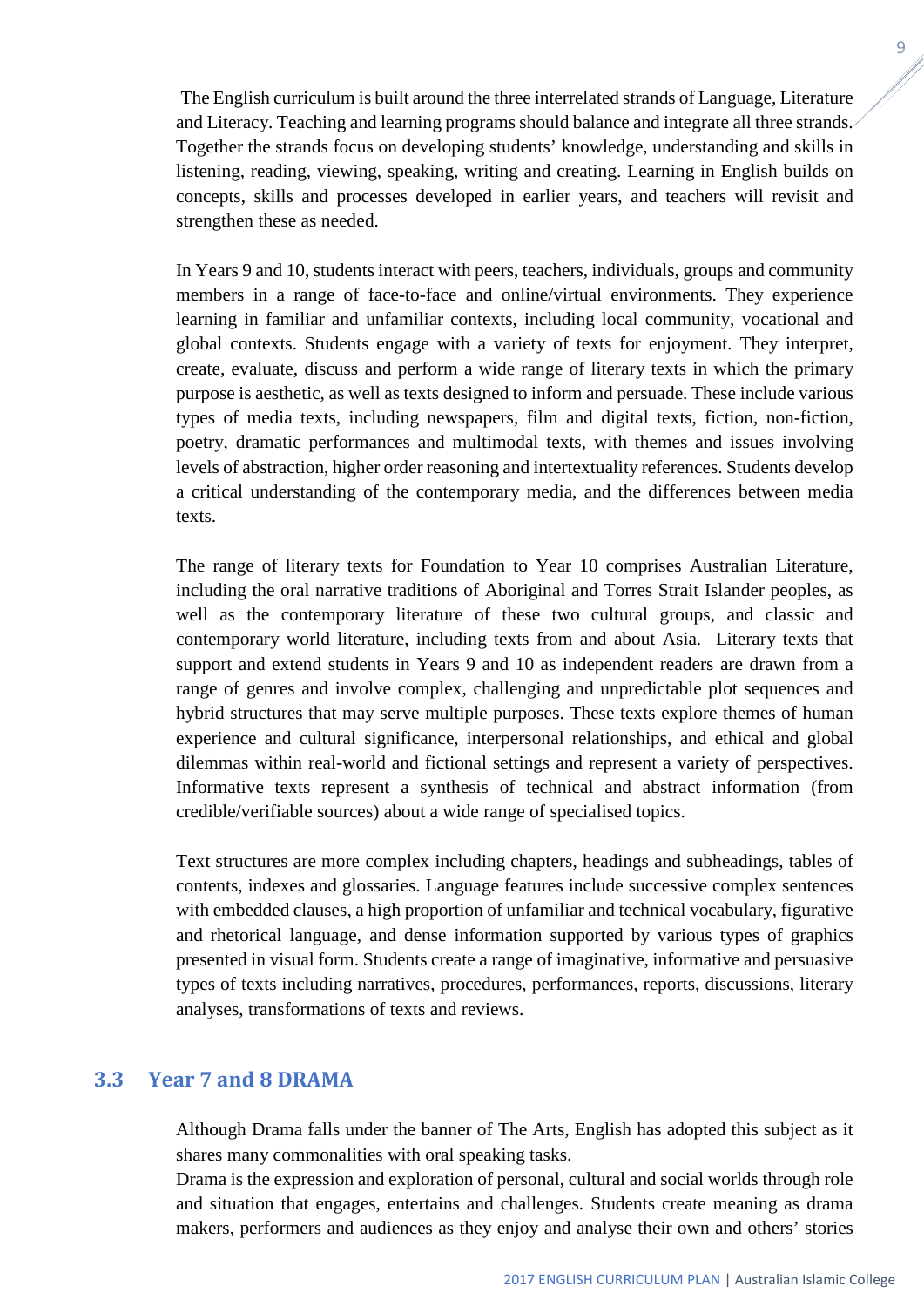and points of view. Like all art forms, drama has the capacity to engage, inspire and enrich all students, excite the imagination and encourage students to reach their creative and expressive potential.

Drama enables students to imagine and participate in exploration of their worlds, individually and collaboratively. Students actively use body, gesture, movement, voice and language, taking on roles to explore and depict real and imagined worlds. They create, rehearse, perform and respond using the elements and conventions of drama and emerging and existing technologies available to them.

Students learn to think, move, speak and act with confidence. In making and staging drama they learn how to be focused, innovative and resourceful, and collaborate and take on responsibilities for drama presentations. They are excited by exploring their imagination and taking risks in storytelling through role and dramatic action.

Students develop a sense of inquiry and empathy by exploring the diversity of drama in the contemporary world and in other times, traditions, places and cultures.

*Reference: Australian Curriculum*

# **3.4 UPPER SCHOOL: YEAR ELEVEN**

## **3.4.1 General English Units 1 and 2**

The Year 11 syllabus is divided into two units, each of one semester duration, which are typically delivered as a pair. The notional time for each unit is 55 class contact hours.

Unit 1 focuses on students comprehending and responding to the ideas and information presented in texts. Students:

- employ a variety of strategies to assist comprehension
- read, view and listen to texts to connect, interpret and visualise ideas
- learn how to respond personally and logically to texts by questioning, using inferential reasoning and determining the importance of content and structure
- consider how organisational features of texts help the audience to understand the text
- learn to interact with others in a range of contexts, including everyday, community, social, further education, training and workplace contexts
- communicate ideas and information clearly and correctly in a range of contexts
- apply their understanding of language through the creation of texts for different purposes.

Unit 2 focuses on interpreting ideas and arguments in a range of texts and contexts. Students:

- analyse text structures and language features and identify the ideas, arguments and values expressed
- consider the purposes and possible audiences of texts
- examine the connections between purpose and structure and how a text's meaning is influenced by the context in which it is created and received
- integrate relevant information and ideas from texts to develop their own interpretations
- learn to interact effectively in a range of contexts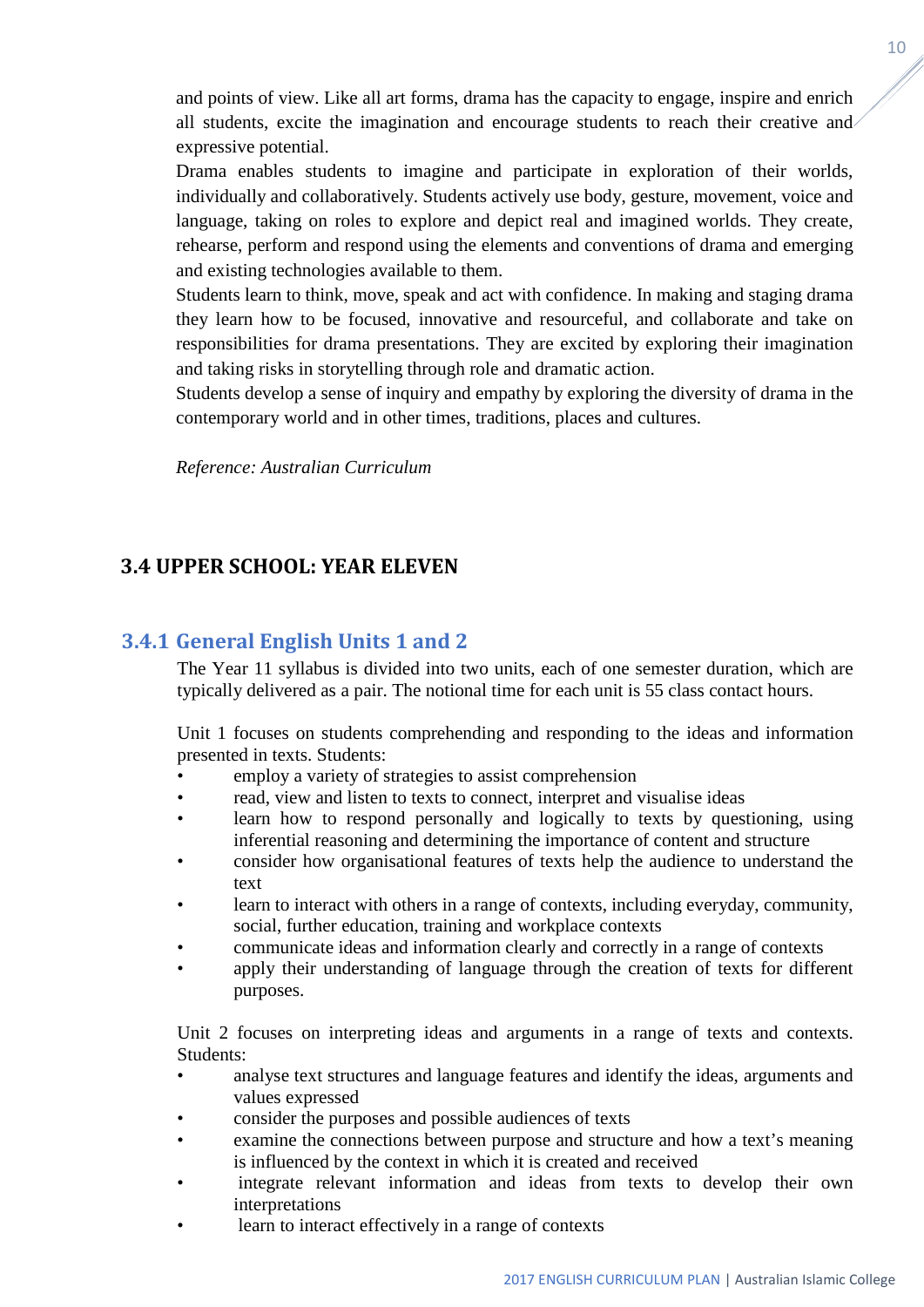• create texts using persuasive, visual and literary techniques to engage audiences in a range of modes and media.

#### **3.4.2 English ATAR Units 1 and 2**

The Year 11 syllabus is divided into two units, each of one semester duration, which are typically delivered as a pair. The notional time for each unit is 55 class contact hours.

Unit 1

Students explore how meaning is communicated through the relationships between language, text, purpose, context and audience. This includes how language and texts are shaped by their purpose, the audiences for whom they are intended, and the contexts in which they are created and received. Through responding to and creating texts, students consider how language, structure and conventions operate in a variety of imaginative, interpretive and persuasive texts. Study in this unit focuses on the similarities and differences between texts and how visual elements combine with spoken and written elements to create meaning. Students develop an understanding of stylistic features and apply skills of analysis and creativity. They are able to respond to texts in a variety of ways, creating their own texts, and reflecting on their own learning.

#### Unit 2

Students analyse the representation of ideas, attitudes and voices in texts to consider how texts represent the world and human experience. Analysis of how language and structural choices shape perspectives in and for a range of contexts is central to this unit. By responding to and creating texts in different modes and media, students consider the interplay of imaginative, interpretive, persuasive and analytical elements in a range of texts and present their own analyses. Students critically examine the effect of stylistic choices and the ways in which these choices position audiences for particular purposes, revealing and/or shaping attitudes, values and perspectives. Through the creation of their own texts, students are encouraged to reflect on their language choices and consider why they have represented ideas in particular ways.

#### **3.4.3 EALD ATAR Units 1 and 2**

The Year 11 syllabus is divided into two units, each of one semester duration, which are typically delivered as a pair. The notional time for each unit is 55 class contact hours.

Unit 1 focuses on investigating how language and culture are interrelated and expressed in a range of contexts. A variety of oral, written and multimodal texts are used to develop understanding of text structures and language features. The relationship between these structures and features and the context, purpose and audience of texts is explored. The unit will enhance students' confidence in creating texts for different purposes and across all language modes in both real and imagined contexts. It will broaden their understanding of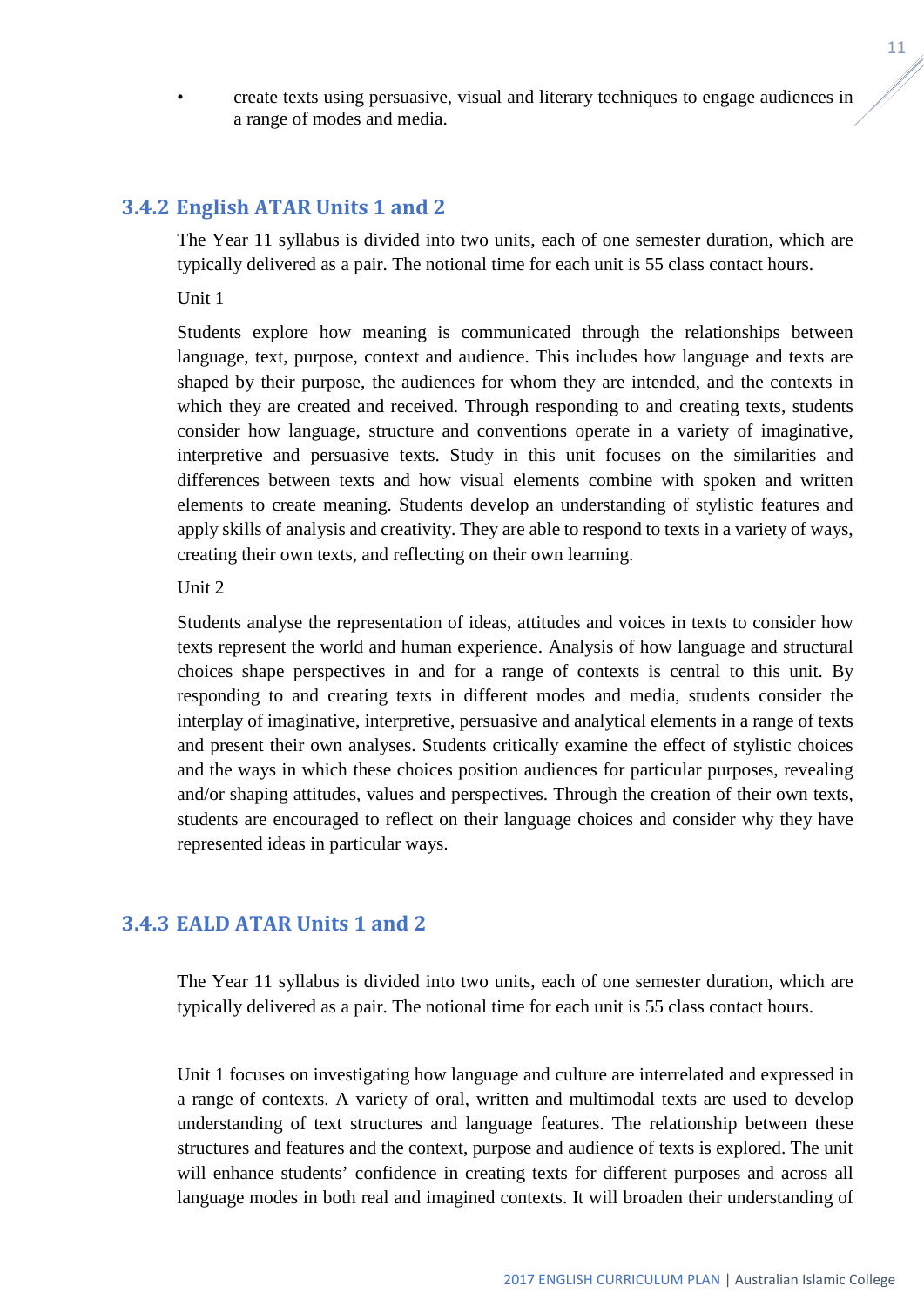the sociocultural and sociolinguistic elements of SAE and develop skills for research and further academic study.

Unit 2 focuses on analysing and evaluating perspectives and attitudes presented in texts and creating extended texts for a range of contexts. SAE language skills for effective communication in an expanding range of contexts are consolidated. The use of cohesive text structures and language features is developed. The unit focuses on developing planning and editing skills to create extended oral, written and multimodal texts. Attitudes, values and culturally based assumptions within texts are identified, analysed and compared. Strategies for collecting, analysing, organising and presenting ideas and information are refined.

# **3.5 UPPER SCHOOL: YEAR TWELVE**

# **3.5.1 Preliminary English**

Preliminary courses provide a relevant option for students who cannot access the ATAR or General course content with adjustment and/or disability provisions, or who are unable to progress directly to training from school, or who require modified and /or independent education plans. Preliminary courses are designed for students who have been identified as having a recognised disability under the Disability Discrimination Act 1992, and who meet the above criteria.

Unit 1 and Unit 2 (Year 11)

The focus for these units is independence. Students develop and apply language skills within their family, school, social and community contexts.

Unit 3 and Unit 4 (Year12)

The focus for these units is a continuation of the focus on independence in Units 1 and 2. Students continue to develop and apply language skills with increasing independence within their family, school, social and community settings.

## **3.5.2 General English Unit 3 and 4**

The Year 12 syllabus is divided into two units which are delivered as a pair. The notional time for the pair of units is 110 class contact hours.

Unit 3 focuses on exploring different perspectives presented in a range of texts and contexts. Students:

- explore attitudes, text structures and language features to understand a text's meaning and purpose
- examine relationships between context, purpose and audience in different language modes and types of texts, and their impact on meaning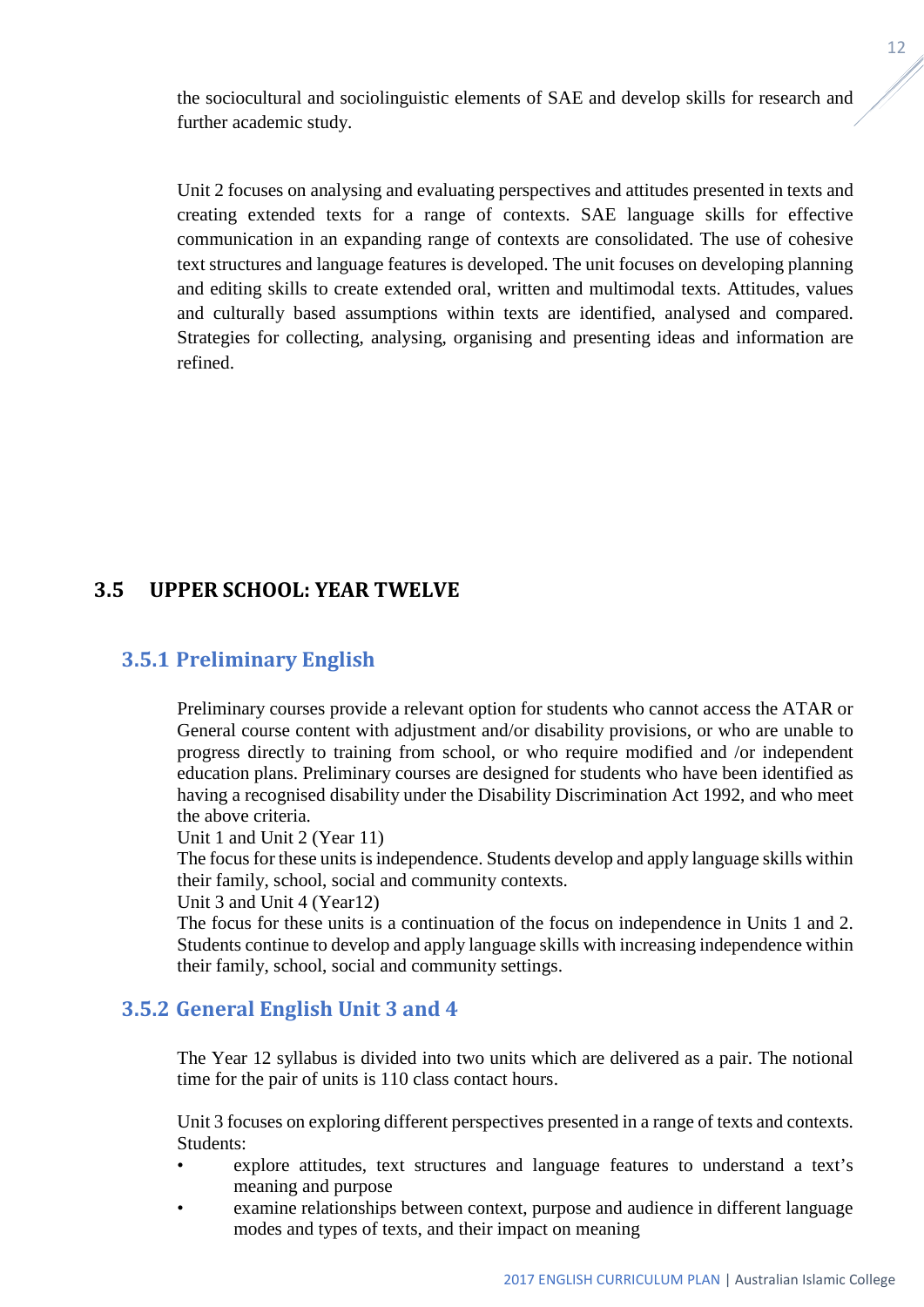- consider how perspectives and values are presented in texts to influence specific audiences
- develop and justify their own interpretations when responding to texts
- learn how to communicate logically, persuasively and imaginatively in different contexts, for different purposes, using a variety of types of texts.

Unit 4 focuses on community, local or global issues and ideas presented in texts and on developing students' reasoned responses to them. Students:

- explore how ideas, attitudes and values are presented by synthesising information from a range of sources to develop independent perspectives
- analyse the ways in which authors influence and position audiences
- investigate differing perspectives and develop reasoned responses to these in a range of text forms for a variety of audiences
- construct and clearly express coherent, logical and sustained arguments and demonstrate an understanding of purpose, audience and context
- consider intended purpose and audience response when creating their own persuasive, analytical, imaginative, and interpretive texts.

## **3.5.3 English ATAR Units 3 and 4**

The Year 12 syllabus is divided into two units which are delivered as a pair. The notional time for the pair of units is 110 class contact hours.

Unit 3

Students explore representations of themes, issues, ideas and concepts through a comparison of texts. They analyse and compare the relationships between language, genre and contexts, comparing texts within and/or across different genres and modes. Students recognise and analyse the conventions of genre in texts and consider how those conventions may assist interpretation. Students compare and evaluate the effect of different media, forms and modes on the structure of texts and how audiences respond to them. Understanding of these concepts is demonstrated through the creation of imaginative, interpretive, persuasive and analytical responses.

Unit 4

Students examine different interpretations and perspectives to develop further their knowledge and analysis of purpose and style. They challenge perspectives, values and attitudes in texts, developing and testing their own interpretations through debate and argument. Through close study of texts, students explore relationships between content and structure, voice and perspectives and the text and context. This provides the opportunity for students to extend their experience of language and of texts and explore their ideas through their own reading and viewing. Students demonstrate understanding of the texts studied through creation of imaginative, interpretive, persuasive and analytical responses.

## **3.5.4 EALD ATAR Unit 3 and 4**

The Year 12 syllabus is divided into two units which are delivered as a pair. The notional time for the pair of units is 110 class contact hours.

Unit 3 focuses on analysing how language choices are used to achieve different purposes and effects in a range of contexts. SAE language skills are developed so that they can be